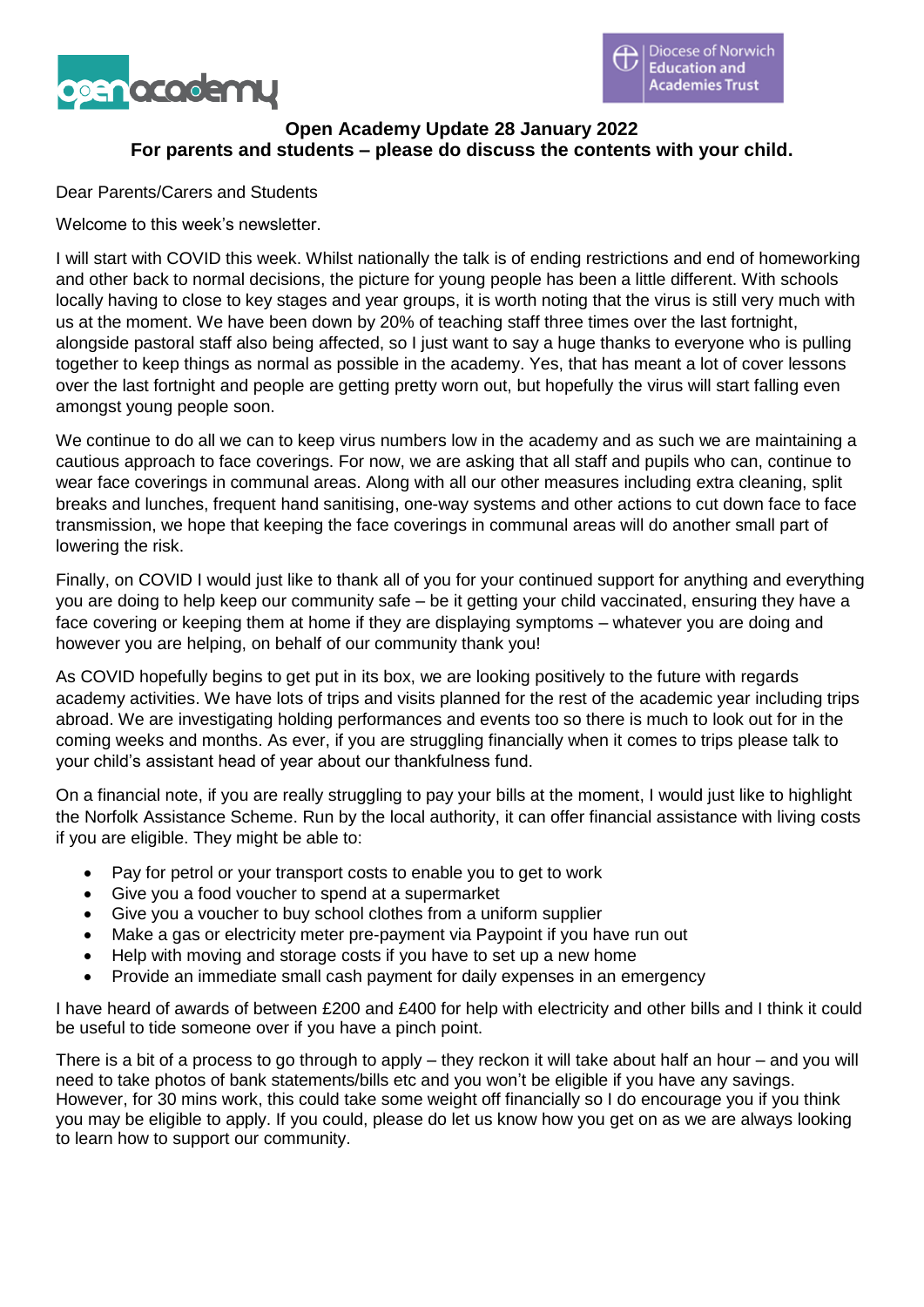

The place to start is the Norfolk Assistance website here: [https://www.norfolk.gov.uk/care-support-and](https://www.norfolk.gov.uk/care-support-and-health/support-for-living-independently/money-and-benefits/norfolk-assistance-scheme)[health/support-for-living-independently/money-and-benefits/norfolk-assistance-scheme](https://www.norfolk.gov.uk/care-support-and-health/support-for-living-independently/money-and-benefits/norfolk-assistance-scheme)

I think that is probably quite enough from me this week, so as we hurtle towards the end of January already I will leave you to enjoy the rest of the newsletter

Jon Ford Principal

### **Contents:**

- **1. Easy Fundraising**
- **2. Duke of Edinburgh Awards**
- **3. Year 7 News**
- **4. Year 8 News**
- **5. Year 9 News**
- **6. Year 10 Parents Evening**
- **7. Year 10 News**
- **8. Year 11 News**
- **9. 6th Form News**
- **10. Library News**
- **11. Attendance**
- **12. Careers**
- **13. Chaplain's Reflection**
	- **1. Easy Fundraising**



Just letting you know that Open Academy are now registered with easyfundraising, which means you can raise FREE donations for us every time you shop online. Over 6,000 shops and sites will donate to us when you use easyfundraising to shop with them – at no extra cost to yourself! Plus, you could raise up to £50 donations when you use easyfundraising to save money on your household bills including car and home insurance, energy, phone contract or broadband. Uswitch, GoCompare, Confused.com and many more will all donate to us for FREE!

You can find our easyfundraising page here: [https://www.easyfundraising.org.uk/causes/openacademy/?utm\\_campaign=raise](https://www.easyfundraising.org.uk/causes/openacademy/?utm_campaign=raise-more&utm_medium=email&utm_content=rm-rbd21-e1)[more&utm\\_medium=email&utm\\_content=rm-rbd21-e1](https://www.easyfundraising.org.uk/causes/openacademy/?utm_campaign=raise-more&utm_medium=email&utm_content=rm-rbd21-e1)

These donations really mount up and make a BIG difference to us, so we'd really appreciate it if you could take a moment to sign up and support us. It's completely FREE and only takes a moment.

By downloading the donation reminder to your toolbar it will tell you when a donation is available so you don't have to do anything.

[https://www.easyfundraising.org.uk/donation-reminder/?efr\\_source=easyfundraising&efr\\_medium=product](https://www.easyfundraising.org.uk/donation-reminder/?efr_source=easyfundraising&efr_medium=product-adoption&efr_campaign=website-footer-links)[adoption&efr\\_campaign=website-footer-links](https://www.easyfundraising.org.uk/donation-reminder/?efr_source=easyfundraising&efr_medium=product-adoption&efr_campaign=website-footer-links)

Any funds raised will benefit all students and be used to subsidise trips and events throughout the year.

Thank you so much!

Mrs Appleby Business Manager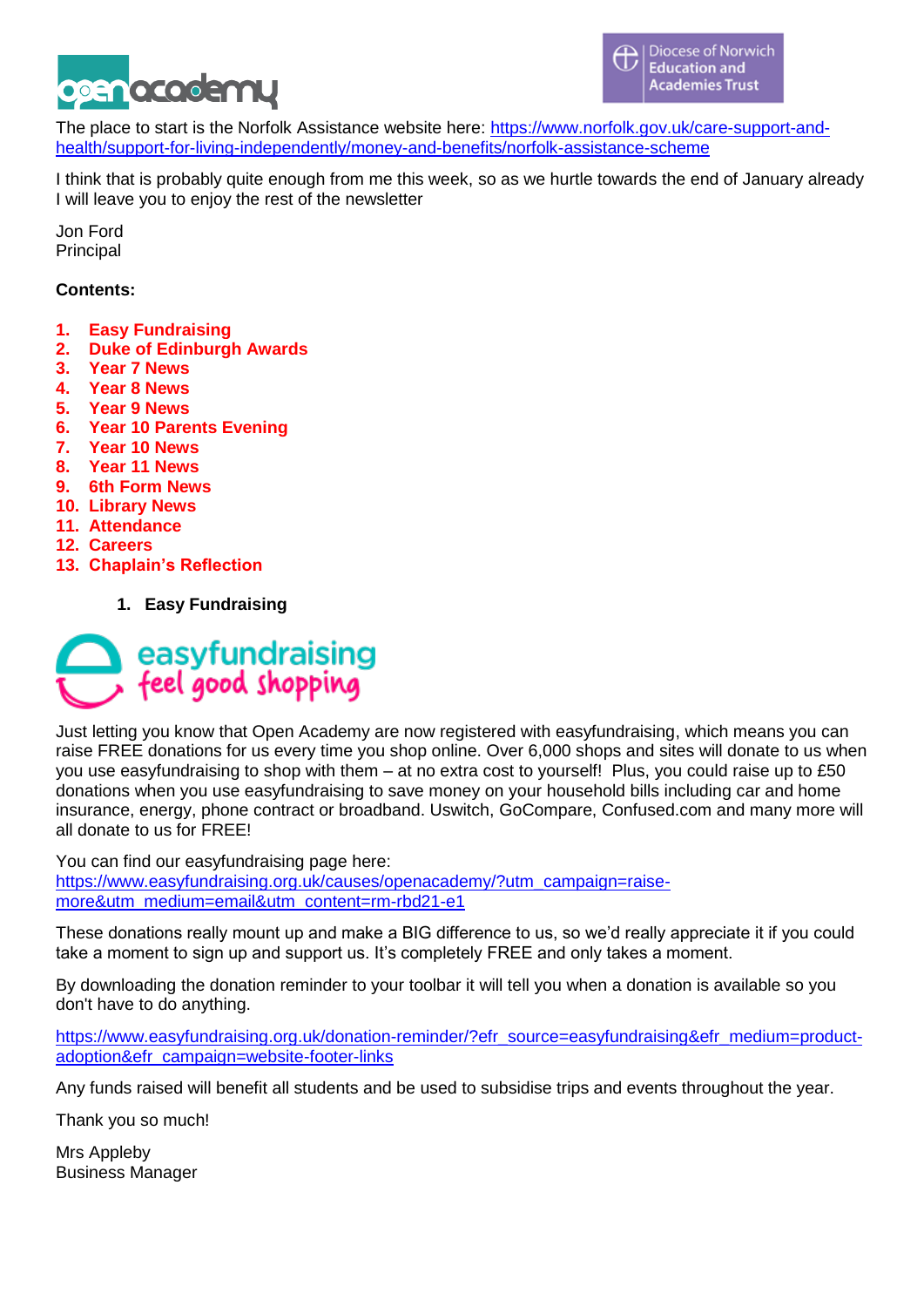

#### **2. Duke of Edinburgh Awards**

Please remind students to continue to log their activities on the DofE portal. If they are experiencing any issues, please get in touch with Mrs Pearsall.

#### **3. Year 7 News**

Another great week within Year 7 where a new and exciting mentoring scheme has started. Four students within the year group have been selected to be part of this amazing opportunity, and spent yesterday afternoon taking part in a series of activities being trained to become student mentors.

A HUGE congratulations to Jayce Brighton, Harvey Eastman, Hannah Stagg and Ria Wilsea for being the lucky four!

Our top 5 achieving students for this week are: Evie Timbers, Layla Smith-Howell, Ross Brown, Tiffany Scott and Isla Armes. Well done!

Some positive shout outs this week from Mrs Reynolds to Ada, Esme, Kenzie, Lena, Erica and Mya for excellent soldering in D&T.

If a student is on report, please encourage them to remember it each day. There is an increasing number of students forgetting to bring in their report cards after taking it home, thus having to be replaced using more resources. When you are checking the reports at home, please could you remind students to put them back into their blazer/bags straightaway. It is essential that students take ownership of their report card and do their upmost not to lose it.

As you can imagine, there are occasions where a student loses an item of school uniform or PE kit. With uniform all looking the same, it is very difficult to be sure 'what belongs to who'. Therefore, please can you make sure that uniform/PE kit is labelled with the child's name so that in the unfortunate event that something is lost, we can return it much easier.

Mrs Pearsall – Head of Year 7 Mr Hawkins – Cover Supervisor

#### **4. Year 8 News**

It is the end of week three (and a bit), and this half term does seem to be zipping by. It has been lovely to finally notice the days getting slightly longer, along with a bit of sun – even if it still feels freezing outside on break duty!

Year 8 have continued to impress as a year group with their effort and engagement in lessons, and maturity and responsibility around the school. It really does make us, as a year group team, proud to be associated with so many outstanding young people who are working hard to fulfil their potential. As always, keep it up, and think about how you can push yourself to grow and achieve even more academically, and personally.

Just under thirty Year 8 students have taken part in mentor training this week, learning the skills needed to help and support their fellow students. It was a voluntary scheme, so it was great to see so many of our students keen to take the opportunity to develop themselves, and become even more positively engaged in the life and well-being of the school. Mr Ward was extremely impressed with the students' motivation, application, and willingness to learn new skills during the sessions.

There has been a huge amount of outstanding engagement and work this week, but a few classes and individuals have really stood out:

Mr Blanchflower - Whole class praise for excellent attitudes to learning and engagement in 8O German, in particular Areen, Warren, Hallie, Alex, Maizi, George, Zoe, Ellie B and Lola;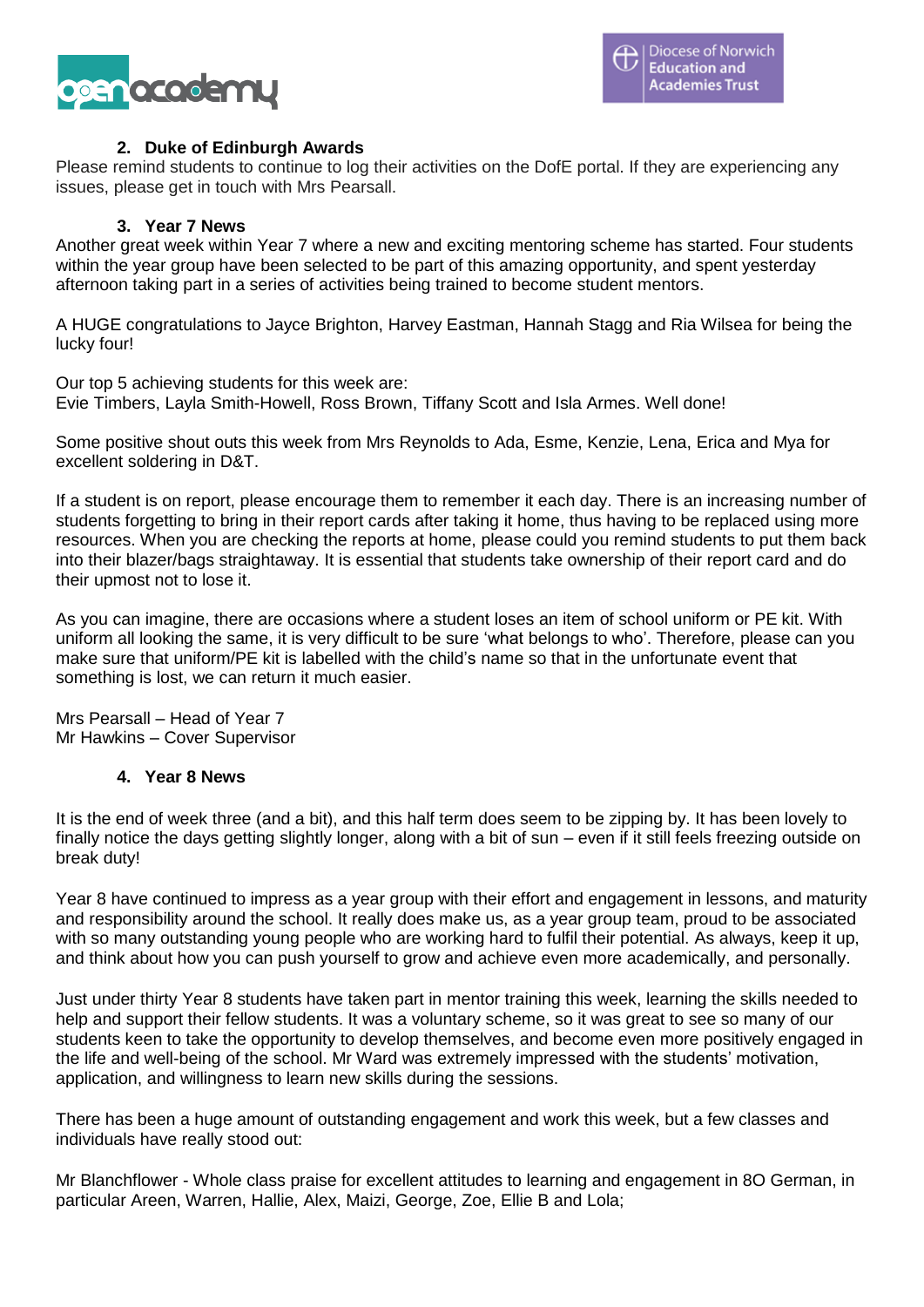

Mr Crawford – Well done to 8E history for consistently good work this half term, but particularly for our class this week where there was outstanding effort, brilliant discussion and debate, excellent questions and answers, and focused and precise written work. It was a real reminder of how brilliant teaching can be. Special praise to Lucy-Rose Brown, Tyler Paul, Katy Sutherland, Amy Toms, Max Laskey, Millie Hagger, Madalyn Pirie, Grace Sawicki, and Callum White for their regular hard work, engagement, and willingness to take risks to progress their learning.

Mr Coyne - Chelsea Bale and Lily-Anna Nash who have both shown great application in recent lessons and are building up their confidence in answering class questions;

Miss Clayton - Shout Outs to Grace Sawicki, Lucy-Rose Brown, Lily-Mae Holmes, Max Laskey, Madalyn Pirie and Amy Toms for being consistently amazing in English! They always work so very hard in every lesson and always demonstrate everything LEARNT;

Miss Reynolds - Shout out to Kayne Banham, Ty Cook and Luke Edge, Theo Powley and Kyran for D&T.

Miss McEvoy – Shout out to Ryan Slack for his great extension written work in German? Also, Rebecca Shapcott and Amy Toms for their continued effort in the subject.

Also, a big well done to Isi Onuchukwu who is on the Youth Board outside of the Academy. It is brilliant to see someone who is so passionate about making an impact, and is proactively using their personal motivation and enthusiasm to inspire others.

Final notes this week: Uniform has been good, and overall is consistently getting better – let's maintain this going forward; students are reminded that they should arrive to lessons on time – remember, you can get around in two, so that you can maximise progress and learning.

Thank you for all your hard work and effort, it is very much appreciated by your teachers and other staff around the school. Enjoy your weekend, and we look forward to seeing you next week.

Ms Whitwood and Mr Crawford - Heads of Year 8 Mrs Lamb - Assistant Head of Year 8

#### **5. Year 9 News**

Heading towards the end of the third half term of the school with only two more weeks to go till the break. There is still lots of fantastic effort being put in by Year 9 even with the continued cold weather and Covid cases.

Achievement points still pour in for Year 9 which is great to see and a real testament to the dedication of the year group. The current tally for this week is:

AED – 85 (10 more than last week) LGA – 108 (22 more than last week) RPH – 89 (26 more than last week)

NST – 96 (16 more than last week)

The building remains cold at times with ventilation and the cooler weather of winter. Please ensure students are arriving to school in correct uniform (blazer, black shoes, skirts/trousers). They can also wear a coat over their blazer to help with the cold. Please also ensure that students have the correct equipment they require for their learning, (pen/pencil/ruler).

Shout outs:

- Poppy E for some great work in maths.
- Daniella R for a brilliant start to history.
- Andrew C for his help supporting a new student into the Open Academy.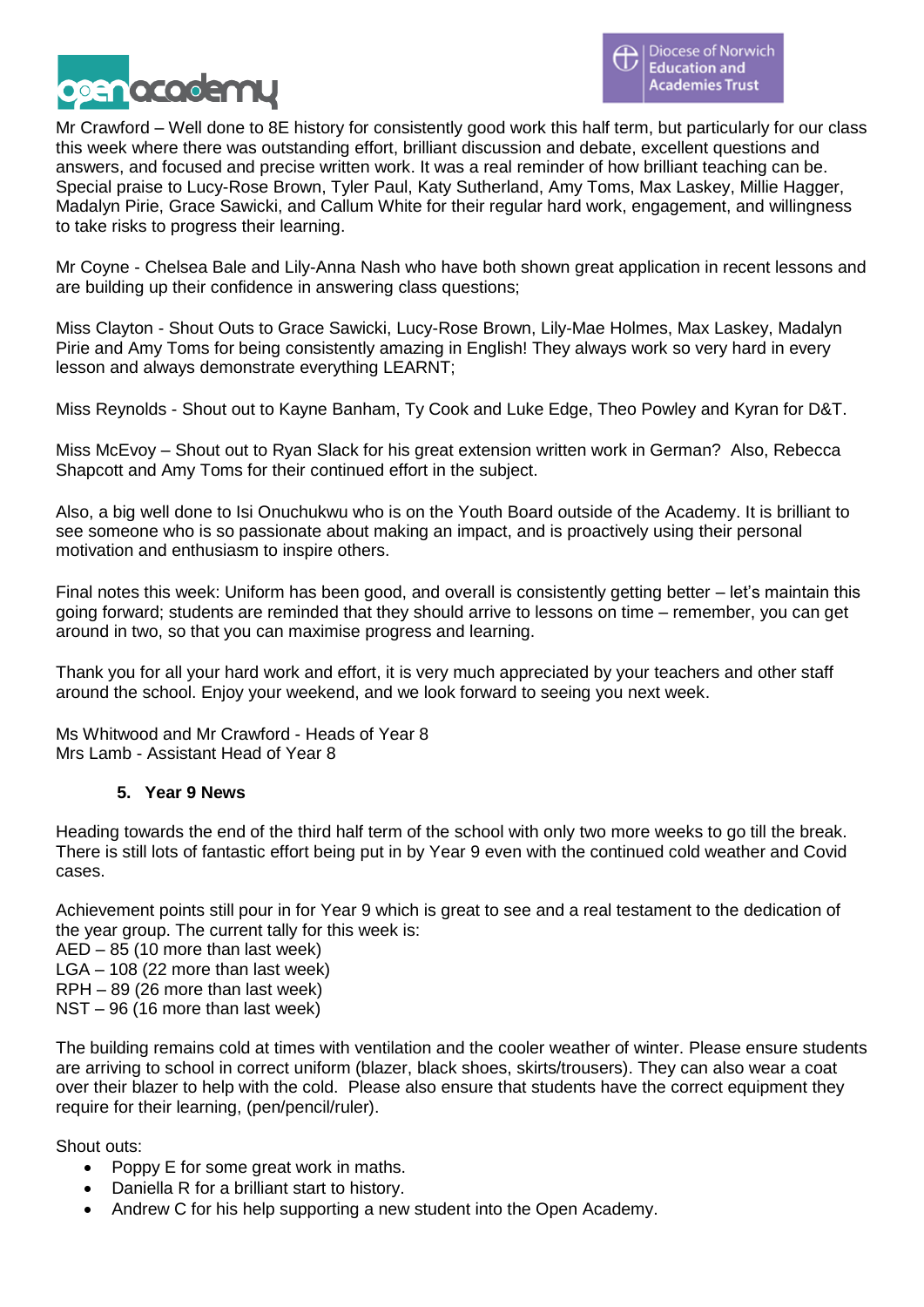

• Lilliana R, Sienna B, Emmy R and Hayden B for volunteering to help mentor others in the year group, a fantastic contribution.

Hub sessions are still running and the students who need to attend may change each half term, so please check with your son/daughter to see if it is on their timetable this half term. It is a really important time given to them to ensure that they are catching up with their learning. One of the main reasons students are asked to come to Hub is due to not completing home work, so if they wish to not be asked back then they need to ensure that all their homework is completed to a good standard and on time.

I hope you are all well and are staying safe as we work our way through the cold/dark winter months.

Mr Pickup – Head of Year 9 Mrs Smith – Assistant Head of Year 9

### **6. Year 10 Parents Evening**

We are very much looking forward to speaking with you next week. There has unfortunately been a computer glitch that has accidently put some students with a different PE teacher. It is easy to see who, because the teacher is the wrong gender! If this has occurred, please email the office and the correct teacher will contact you next week. The appointments could not be transferred because of other bookings. I am very sorry about the mishap.

Mr Ward Vice Principal

#### **7. Year 10 News**

Online parents evening is next Tuesday, 1 February. Please book appointments to see teachers as detailed in the invite sent to you this week.

If your child has Hub on their timetable it is very important that they attend Hub and complete their homework to a high standard.

Our students should be in the process of organising their work experience – please hand in forms as soon as possible.

The students who gained the most achievement points over the past two weeks are: Tommy Bluett, Mia Crowe, Erin O'Neill, Atanas Kyurkchiev, Freya Graysmark, William Orr, Joshua Carter-Strike, Reema Alqurashi, Teyla Young and Gerrard Sandell. Well done to you all.

Have a good weekend everyone, two weeks until half term.

Mr Lambert – Head of Year 10 Mrs Roe – Assistant Head of Year 10

#### **8. Year 11 News**

No update.

Mrs Clayton – Head of Year 11 Mrs Roberts – Assistant Head of Year 11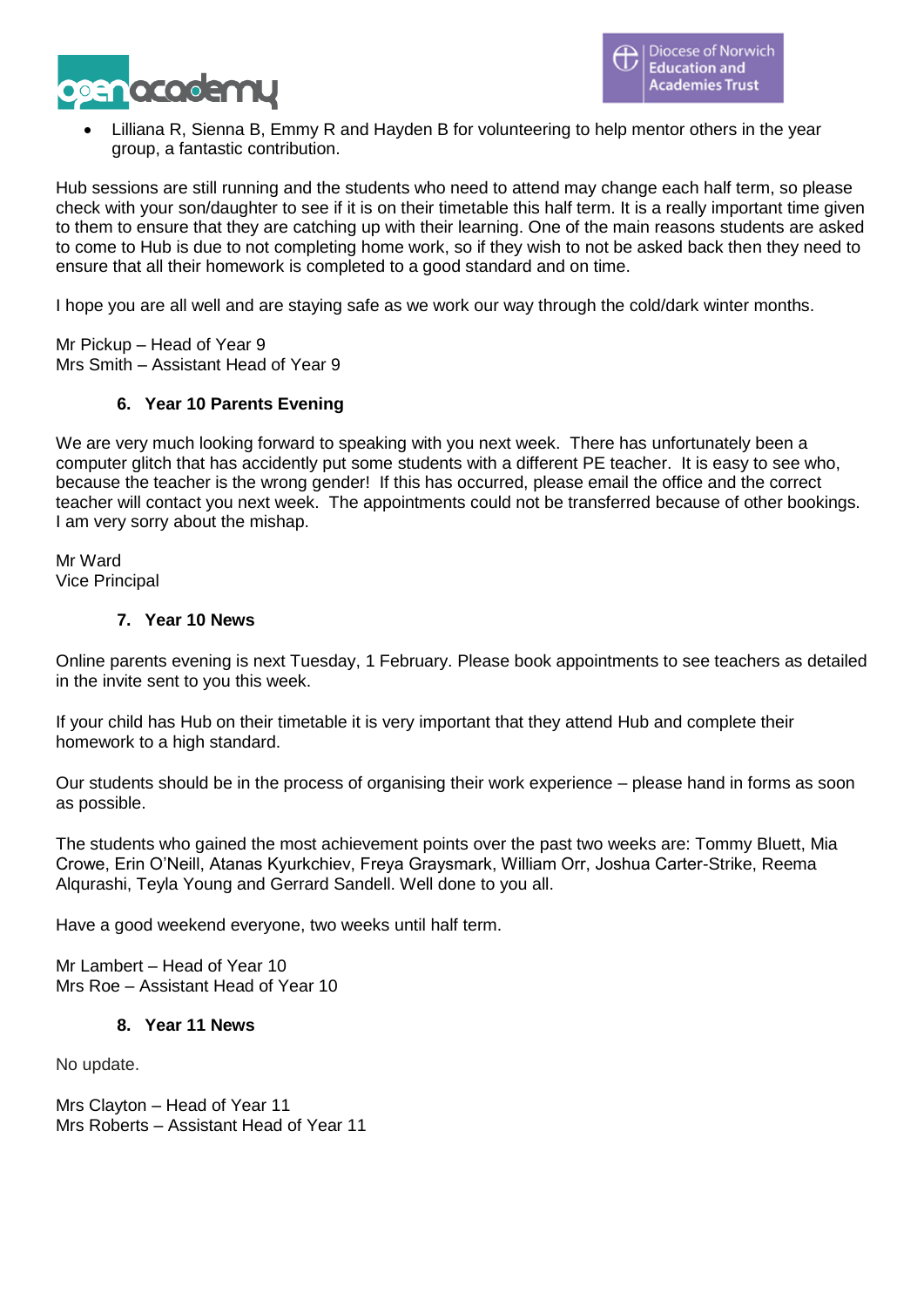

### **9. 6 th Form News**

#### **NCS Celebration event**

Thursday, 3 February at 2pm. Following on from the low uptake for the NCS celebration event that we planned to originally hold at The Nest, we have decided to rearrange the event for next Thursday at school. This is a **COMPULSORY** event and as such everyone in Year 12 must attend.

#### **CSF**

CSF are running a February event. Please click the link below to check it out <https://www.communitysportsfoundation.org.uk/news/ncs-changemakers-sign-up-now/>

#### **PPE2 Exam timetable**

Please see below the PPE2 timetable. Please make sure that students have spoken to their subject teachers so they are aware of the exam content that they will need to be revising.

| <b>VEEK A</b>                 |               |                                                                                                                     |                                                                                         |                                                                                 |                                                                                           |                                                                                                                                 |
|-------------------------------|---------------|---------------------------------------------------------------------------------------------------------------------|-----------------------------------------------------------------------------------------|---------------------------------------------------------------------------------|-------------------------------------------------------------------------------------------|---------------------------------------------------------------------------------------------------------------------------------|
|                               | <b>PERIOD</b> | <b>Mon 31st Jan</b>                                                                                                 | <b>Tues Ist Feb</b>                                                                     | <b>Ved 2nd Feb</b>                                                              | <b>Thurs 3rd Feb.</b>                                                                     | Fri 4th Feb                                                                                                                     |
| 3.05-10.05                    | ۲             | Physics<br>Combined &<br><b>Triple</b><br>The 15m                                                                   | Year 13<br><b>Mathematics</b><br>2hrs<br><b>Dence Studio</b><br>Food                    | Yr 11<br>Photography<br><b>S25</b><br><b>ALL DAY</b>                            | History<br>2 hrs<br>Crime &<br>Punishment<br>1250 to present                              | Geography<br>1hr $30m$ $n$                                                                                                      |
| 10.05-11.10                   | z             | $2 - 2$<br>wà<br>lifit 45m                                                                                          | Technology<br><b>Practical</b><br>All day Year II                                       | <b>ALL DAY</b>                                                                  | & Norwich Castle.<br><b>st</b>                                                            |                                                                                                                                 |
| 11.10-11.30                   | <b>Break</b>  |                                                                                                                     |                                                                                         | 11A & 11B                                                                       |                                                                                           |                                                                                                                                 |
| 11.30-12.30                   | 3             | English<br>Literature<br>1 hr 45m<br><b>M2</b>                                                                      | Psychology 1<br><b>Introductos Topic</b><br>Paper 1 - Year 13<br>2hrs                   | ART<br>F21&F23<br>÷<br><b>9AM START</b><br>Year 13<br><b>Biology</b><br>Paper 1 | <b>Mathematic</b><br>s Non-<br><b>Calculator</b><br>Paper 1<br>1 hr 30m<br>+ Resits = 112 | Computer<br>Science 21<br>Paper <sub>2</sub><br>$1hr$ 30 $m$ +<br>Year 13<br><b>History</b><br><b>Britain</b><br>$1hr$ 30 $m$ , |
| 12.30-1.30                    | ٠             |                                                                                                                     | <b>Dence Studie</b><br><b>Food Technology</b><br><b>Practical</b><br>All day<br>Year II |                                                                                 |                                                                                           |                                                                                                                                 |
| 1.30-2.00                     | Lunch         |                                                                                                                     |                                                                                         | 2hrs                                                                            |                                                                                           |                                                                                                                                 |
| 2.00-3.00                     | 5             | Spanish<br>Writing<br>$65 \text{ mins}$<br>68.8<br>住住                                                               |                                                                                         | History<br><b>Tudor Rebellion</b><br>2 hr 30m<br><b>Beaco Stadio</b>            | Spanish<br>Listening<br>$65 \,\mathrm{mins}$<br><b>Dance Studio</b><br><b>65 F 1210</b>   |                                                                                                                                 |
|                               |               |                                                                                                                     |                                                                                         | PPE2 Year 11 & Year 13 - Week 1 - w/c 7th February 2022                         |                                                                                           |                                                                                                                                 |
| <b>WEEK B</b>                 | <b>PERIOD</b> | Mon Tth Feb                                                                                                         | Tues 8th Feb                                                                            | Wed Stk Feb                                                                     | <b>Thurs 10th Feb</b>                                                                     | Fri 10k Feb.                                                                                                                    |
| $3.05 - 10.05$                | 1             | Biologu<br>Combined &<br><b>Thr</b><br>Triple<br>T5cm &<br>The 45m xxx<br>$+$ Year 13<br><b>Biology</b><br>$2hrs$ , | Year <sub>13</sub><br><b>Mathematics</b><br>$2$ hrs $\pm$<br><b>Basser Modie</b>        | <b>9AM START</b>                                                                | <b>Mathematic</b><br>s Calculator                                                         | Computer                                                                                                                        |
|                               |               |                                                                                                                     |                                                                                         |                                                                                 |                                                                                           |                                                                                                                                 |
|                               | 2             |                                                                                                                     | $+$ Year 11<br><b>Religious</b><br><b>Studies</b><br><b>Christianity</b><br>$1hr$ $4Sm$ | Year 11<br>Live exam<br>Health &<br><b>Social Care.</b><br>21117K 2hrs.         | Paper <sub>2</sub><br><b>1hr 30m</b><br>+ Resits in                                       | Science<br>Paper <sub>1</sub><br>$1hr30mn$                                                                                      |
| 10.05-11.10<br>16 11.10-11.30 | <b>Break</b>  |                                                                                                                     | <b>PERMIT</b>                                                                           |                                                                                 |                                                                                           |                                                                                                                                 |
| $1.30 - 12.3$                 | з             | <b>English</b>                                                                                                      | Paper 2 =<br>Psychology in<br>context<br>Year $13 - 2$ hrs                              | <b>Basse Stadio</b><br><b>BOTH ALL</b>                                          | Chemistry<br>Combined &                                                                   |                                                                                                                                 |
|                               |               | Language<br>1 hr 45m m<br>+ Year 12/13<br>resits ,                                                                  | <b>Press Madis</b><br>Year <sub>11</sub><br>Food<br>Technology<br>The $45m +$           | DAY<br>Year 13<br>PHOTOGRAPHY<br>\$25                                           | Triple wi<br>1 hr 15m<br>z.<br>The 45m                                                    | <b>Mathematics</b><br><b>Calculator</b><br><b>1hr 30m</b><br>Paper <sub>3</sub><br>+ Resits in                                  |
| 12.30-1.30<br>1.30-2.00       | Lanch         |                                                                                                                     | <b>DRI 2L</b>                                                                           |                                                                                 |                                                                                           |                                                                                                                                 |
| $2.00 - 3.00$                 | 2             | <b>History</b><br>1 hr<br><b>Living under</b><br><b>Nazi Rule</b><br>$1933 - 45$ $\mu$                              | Year 13<br><b>History</b><br>Germany<br>1919-63<br>the f<br><b>Basse Madia</b>          | Year 13<br>Art<br>F21                                                           | Spanish<br>Reading<br>45mins<br>88.8<br><b>12 B</b>                                       | Psychology r<br>Year 13 - Paper<br>з<br><b>Issues and</b><br>options<br>1 hr 15m<br><b>Start @ 1.30</b>                         |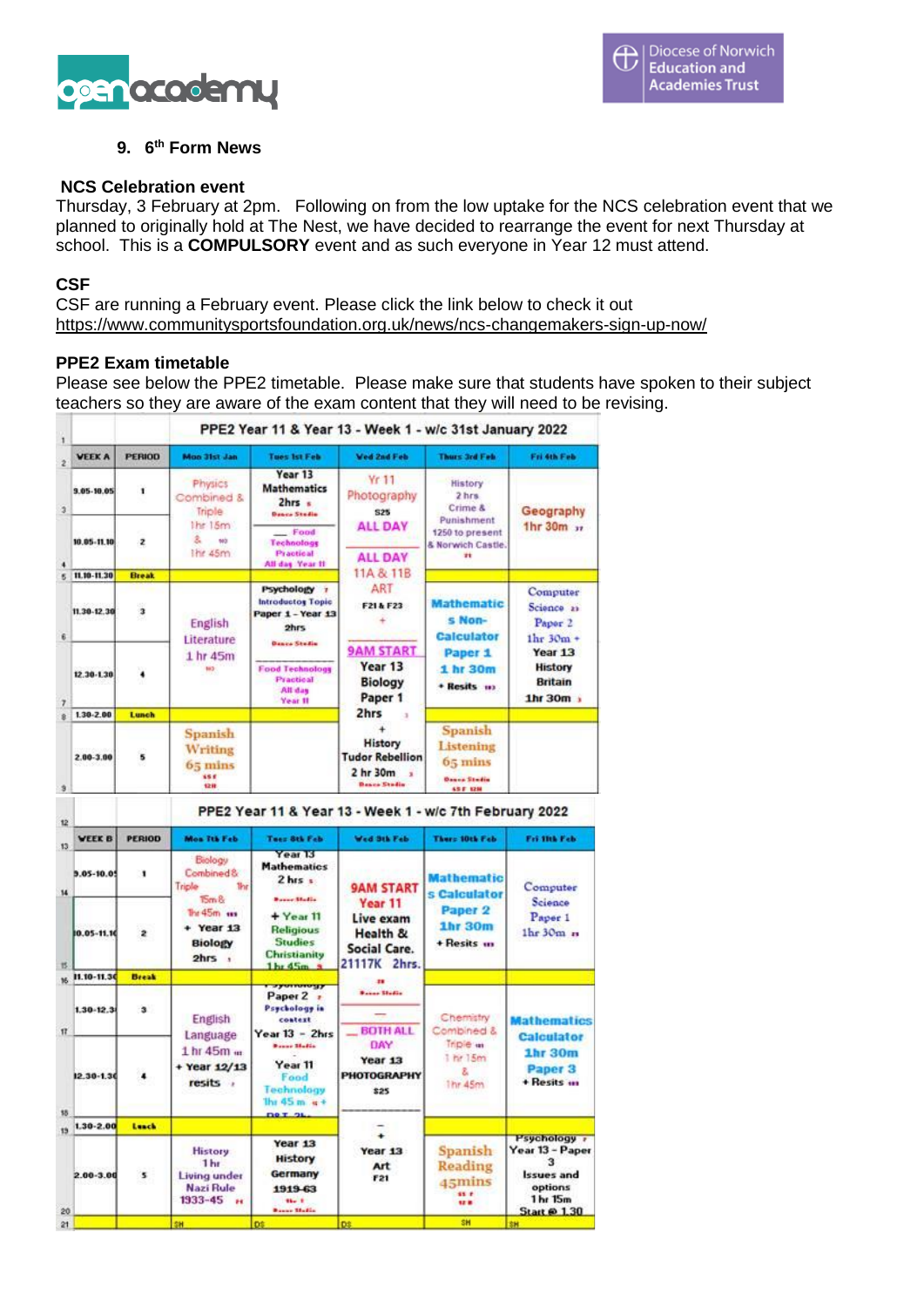

### **Anglia Water Apprenticeship Opportunities:**

Applications are open until Sunday, 13 February 2022 and details can be found here on our careers website:

[https://anglianwatercareers.co.uk/search-and](https://anglianwatercareers.co.uk/search-and-apply/?discipline=Apprentices&orderBy=latest&perPage=20&page=1)[apply/?discipline=Apprentices&orderBy=latest&perPage=20&page=1](https://anglianwatercareers.co.uk/search-and-apply/?discipline=Apprentices&orderBy=latest&perPage=20&page=1)

Mrs Molloy Head of 6th Form

## **10. Library News**

#### **Holocaust Memorial Day- Recommended Resources**

Holocaust Memorial Day took place this week. To commemorate this important occasion, we have created a recommended booklist for students. These books are all available in the library; we would encourage students who would like to know more to visit the library and explore this collection.



#### **Overdue Books Reminder**

This week students were informed of any overdue library books on their school library account via their form tutor. Can we please ask parents and carers to help students look for any library books that are at home and to return these to the library as soon as possible. Thank you in advance.

Miss Ling Librarian

#### 11. **Attendance**

Just a reminder that if your child is absent due to illness, medical appointment etc., please contact Reception or email [student.absence@open-academy.org.uk](mailto:student.absence@open-academy.org.uk) to inform us of the reason for their absence before 8.30am.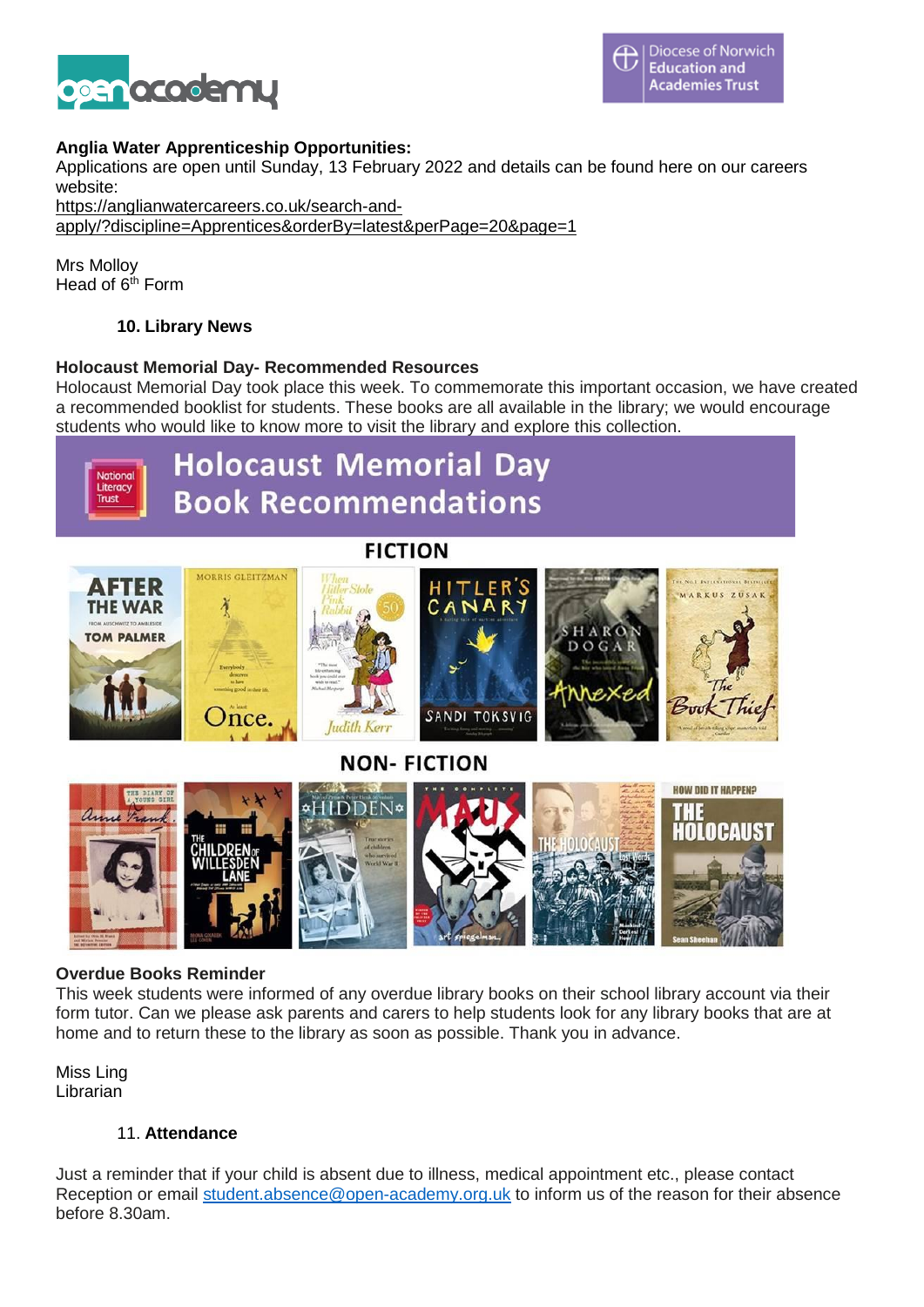

For any absence in term time ie. holidays, please could you kindly complete and return a form prior to the absence. These forms are available from Reception.

We are currently monitoring punctuality of students to school and also to lessons. Please could you reiterate the importance of punctuality to your son/daughter.

Mrs Ganson Attendance Officer

## **12. Careers**

Our Sector for January and up to half term is digital/ICT. This is a hugely expanding sector in our region with specialisms in Communications Technology, Digital Media and Publishing and Cyber Security. Further information on the career pathways in Norfolk and Suffolk can be found at: <https://www.icanbea.org.uk/app/explore/industries/ict-tech-digital-creative-2/>and more widely on [www.unifrog.org.](http://www.unifrog.org/) Here at Open Academy, we are fortunate to have an Enterprise Adviser at Aviva who is able to provide sessions to classes on the varied opportunities for young people in this sector and will soon be presenting to groups in KS4 and KS5. If you have experience of working in this sector and would like to share your thoughts and ideas with groups of students, please contact me [caroline.davies@open](mailto:caroline.davies@open-academy.org.uk)[academy.org.uk](mailto:caroline.davies@open-academy.org.uk)

A reminder that all Open Academy students have access to our online careers platform Unifrog. This not only contains a wealth of information on career routes, courses and job opportunities but also lots of tips and advice on making applications, CV writing. The 'Read, Watch, Listen' tab offers students of all ages the chance to read blogs and articles around their subjects of interest, watch topical video clips and improve their general knowledge! Log in to [www.unifrog.org](http://www.unifrog.org/) using their Open Academy email address and set up their own password. Any problems, contact me at [caroline.davies@open-academy.org.uk](mailto:caroline.davies@open-academy.org.uk)

Dr Davies Careers Facilitator

## **13. Chaplain's Reflection**

For this week's reflection, I want to include a story which teaches a valuable lesson about encouragement. As a group of frogs were traveling through the woods, two of them fell into a deep pit. When the other frogs crowded around the pit and saw how deep it was, they told the two frogs that there was no hope left for them.

However, the two frogs decided to ignore what the others were saying and they proceeded to try and jump out of the pit.

Despite their efforts, the group of frogs at the top of the pit were still saying that they should just give up. That they would never make it out.

Eventually, one of the frogs took heed to what the others were saying and he gave up, falling down to the bottom. The other frog continued to jump as hard as he could. Again, the crowd of frogs yelled at him to stop the pain and just die.

He jumped even harder and finally made it out. When he got out, the other frogs said, "Did you not hear us?"

The frog explained to them that he was deaf. He thought they were encouraging him the entire time

Our words can have a big effect on other's lives. We need to think about what we say before it comes out of our mouths. It might just be the difference between life and death to some people.